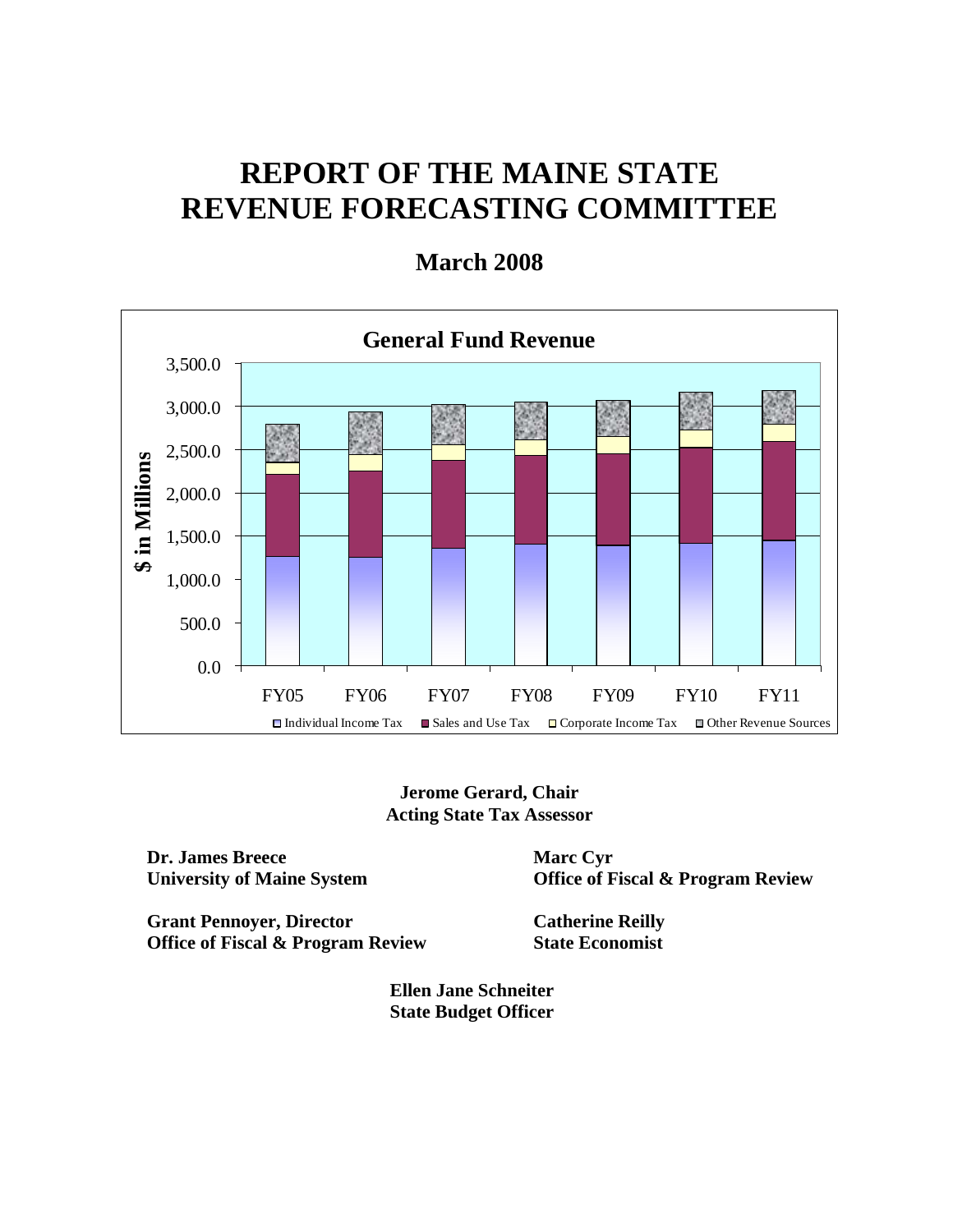# **Report of the Maine State Revenue Forecasting Committee March 2008 Forecast**

## **TABLE OF CONTENTS**

| L.  |                   | <b>INTRODUCTION AND BACKGROUND TO REVENUE FORECAST 1</b> |  |  |  |  |
|-----|-------------------|----------------------------------------------------------|--|--|--|--|
|     | A.                |                                                          |  |  |  |  |
|     | <b>B.</b>         |                                                          |  |  |  |  |
|     | C.                |                                                          |  |  |  |  |
|     | D.                |                                                          |  |  |  |  |
|     | Е.                |                                                          |  |  |  |  |
| II. |                   |                                                          |  |  |  |  |
|     | A.                |                                                          |  |  |  |  |
|     | <b>B.</b>         |                                                          |  |  |  |  |
|     | $\mathbf{C}$ .    |                                                          |  |  |  |  |
|     | D.                |                                                          |  |  |  |  |
|     |                   |                                                          |  |  |  |  |
|     | <b>APPENDICES</b> |                                                          |  |  |  |  |
|     |                   | <b>A.</b> General Fund                                   |  |  |  |  |

| л.             | UUNLAI TUNU                                              |
|----------------|----------------------------------------------------------|
| <b>B.</b>      | <b>Highway Fund</b>                                      |
| $\mathbf{C}$ . | <b>Fund for a Healthy Maine</b>                          |
| D.             | <b>Medicaid/MaineCare Dedicated Revenue Taxes</b>        |
| Е.             | <b>Consensus Economic Forecasting Commission Report</b>  |
| F.             | <b>Historical Background and Methodology</b>             |
| G.             | MRS Materials Presented at February 25, 2008 RFC Meeting |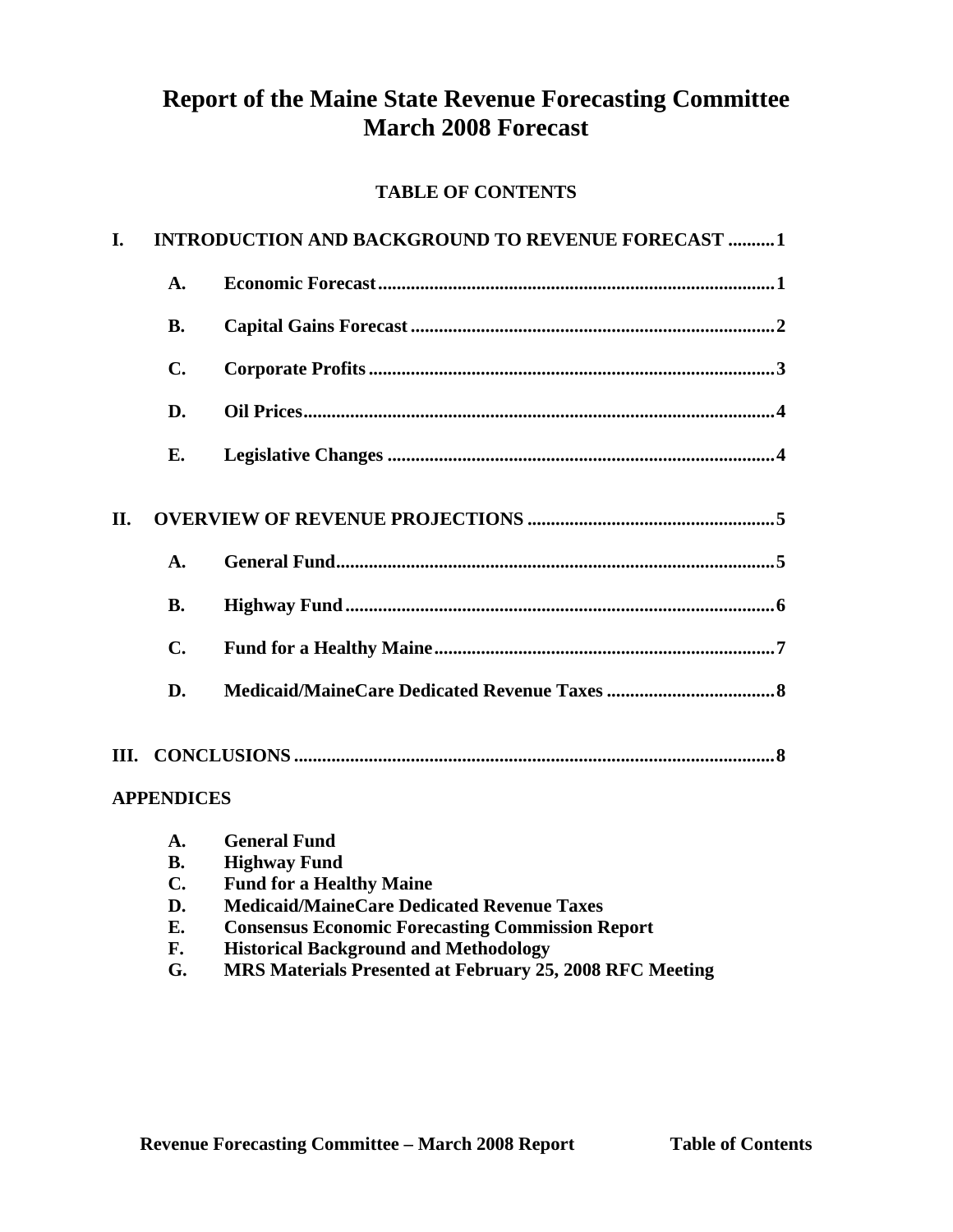#### **I. INTRODUCTION AND BACKGROUND TO REVENUE FORECAST**

This report represents the conclusion to the winter forecast for the March 1st statutory reporting deadline of the Revenue Forecasting Committee (RFC). A description of the revenue forecasting process is provided in Appendix F. This report and appendices provide a description of all the key elements of the General Fund and Highway Fund revenue forecasts. In addition to the statutorily required updates of General Fund and Highway Fund, the RFC also includes forecasts of revenue accruing to the Fund for a Healthy Maine and the dedicated revenue from the Medicaid/MaineCare provider taxes. This forecast updates the revenue forecasts through the fiscal year ending June 30, 2011. This forecast also reflects all legislative changes through the <sup>1st</sup> Regular Session of the 123<sup>rd</sup> Legislature and incorporates the revised economic forecast presented by the Consensus Economic Forecasting Commission (CEFC) for its February 1<sup>st</sup> reporting deadline. The RFC met on February  $25<sup>th</sup>$  to deliberate and discuss the recommendations of Maine Revenue Services and other revenue analyses.

#### **A. Economic Forecast Update**

The March 2008 revenue update began with the winter economic forecast in January. The Consensus Economic Forecasting Commission (CEFC) met on January  $22<sup>nd</sup>$  to review and update its November 2007 forecast. Based on economic data available through the end of calendar year 2007, the CEFC reduced projections of employment growth and income growth with the greatest reductions in calendar year 2008. The inflation forecast was also lowered for each year of the forecast period. Table I-A below summarizes the incremental change of the CEFC forecast. The full report of the CEFC is included in Appendix E.

# **TABLE I-A**

#### **Consensus Economic Forecasting Commission**

#### **Comparison of November 2007 and February 2008 Economic Forecasts**

| <b>Calendar Years</b>                                 | 2007 | 2008   | 2009   | <b>2010</b> | 2011          |  |  |  |
|-------------------------------------------------------|------|--------|--------|-------------|---------------|--|--|--|
| • Wage & Salary Employment (Annual Percentage Change) |      |        |        |             |               |  |  |  |
| > Consensus 11/2007                                   | 0.5  | 0.3    | 0.6    | 0.7         | 0.7           |  |  |  |
| $>$ Consensus 2/2008                                  | 0.5  | 0.0    | 0.6    | 0.7         | 0.6           |  |  |  |
| <b>Difference</b>                                     | 0.0  | $-0.3$ | 0.0    | 0.0         | $-0.1$        |  |  |  |
| • Personal Income (Annual Percentage Change)          |      |        |        |             |               |  |  |  |
| $>$ Consensus 11/2007                                 | 4.9  | 4.4    | 4.5    | 4.5         | 4.6           |  |  |  |
| $>$ Consensus 2/2008                                  | 5.1  | 3.5    | 4.1    | 4.2         | 4.1           |  |  |  |
| <b>Difference</b>                                     | 0.2  | $-0.9$ | $-0.4$ | $-0.3$      | $-0.5$        |  |  |  |
| • Consumer Price Index (Annual Percentage Change)     |      |        |        |             |               |  |  |  |
| $>$ Consensus 11/2007                                 | 2.8  | 2.5    | 2.5    | 2.5         | 2.5           |  |  |  |
| $>$ Consensus 2/2008                                  | 2.8  | 2.3    | 2.1    | 2.1         | $2.2^{\circ}$ |  |  |  |
| <b>Difference</b>                                     | 0.0  | $-0.2$ | $-0.4$ | $-0.4$      | $-0.3$        |  |  |  |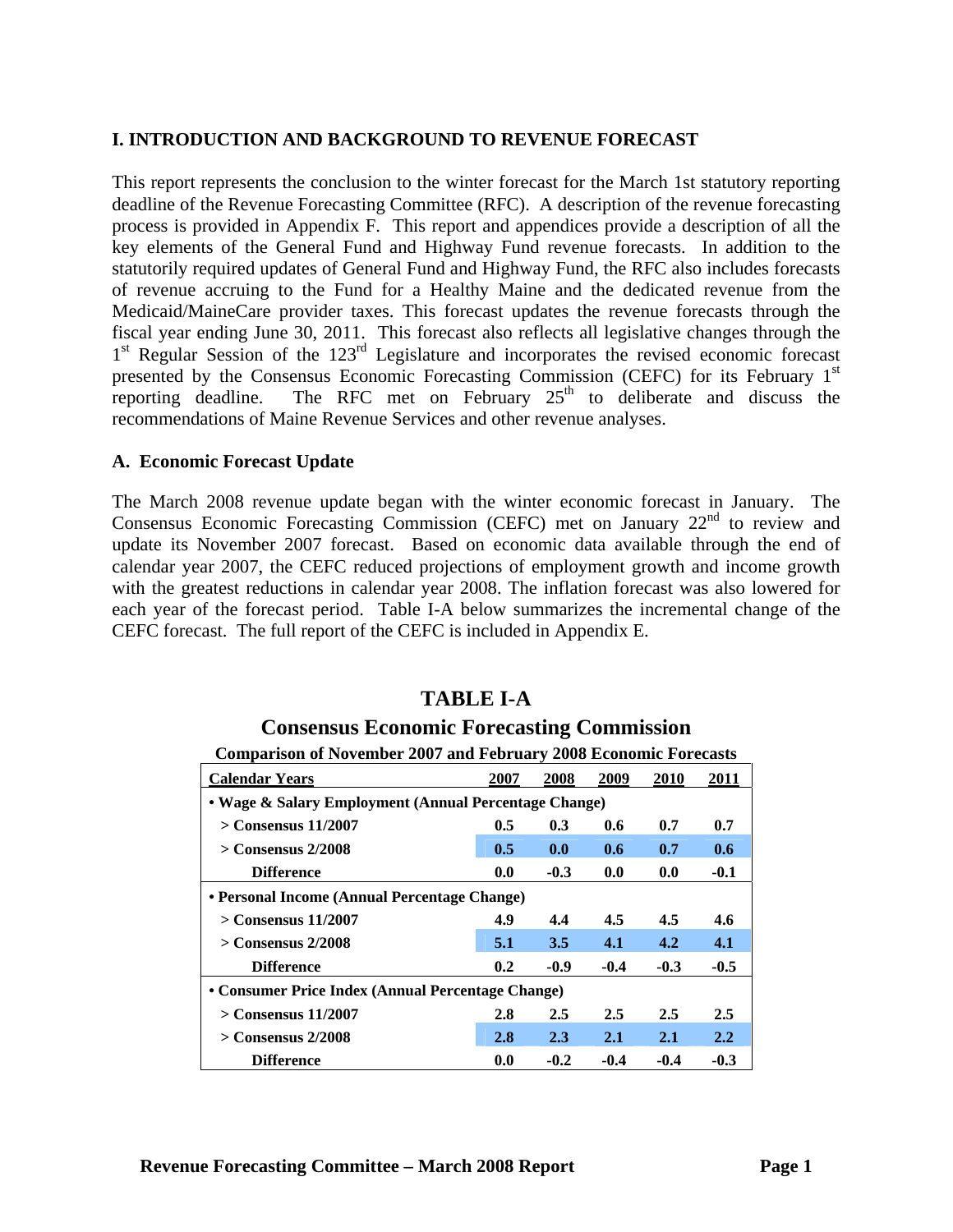The downward revisions in this revenue forecast for the General Fund and the Highway Fund are driven primarily by the rapidly deteriorating economic picture reflected in this economic forecast. In the quarter, since the last meeting of the CEFC, the extent and the economic effects of the subprime mortgage crisis continued to worsen. In the short time between the conclusion of the economic forecast and the time when Maine Revenue Services was establishing the other economic variables used in this forecast (see next sections), the economic picture continued to worsen. The national forecasts by the major forecasting firms became much more pessimistic. To the extent that the core economic values do not completely reflect the most recent economic data, there is some additional downward risk in the economic and revenue forecasts presented in this report.

#### **B. Capital Gains Forecast**

A major variable that is not included in the economic forecast is a projection of net capital gains. This variable has introduced some significant volatility into the forecast of individual income tax collections since Maine's exceptional capital gains growth during the stock market "bubble" of the late 1990's. The RFC and Maine Revenue Services, like their counterparts in other states and the federal government, have had much difficulty trying to accurately forecast this variable. Maine data is not captured at the state level and may only be accessed through federal tax data. That information is shared with Maine Revenue Services, but it lags by as much as 2 years. Since November 1999, Maine Revenue Services has been required to provide a report on the net capital gains and losses realized by taxpayers filing Maine individual income tax returns. That report was provided to the Legislature through the RFC's December 2007 report in Appendix G. Table I-B on page 3 summarizes the current assumptions. The differences from the assumptions included in the December 2007 report are:

- 2006 projections (note they are still projections due to filing extensions that will change the data) have been decreased from 24.4% growth to 16.0% growth as a result of additional data from the IRS;
- 2007 projections have been decreased from 10% growth to 8% growth based on the weak performance of the stock market during the final months of 2007; and

The forecast for tax years 2008 through 2011 retain the assumption of a 15% decline per year. This decline is required to bring assumed capital gains liability back to its historical average of approximately 6% of total tax liability for Maine residents by the end of the forecast period (see far right column in Table I-B below). This assumption pulls roughly \$30 million per year out of the individual income tax liability. Beginning in 2001, it took only 2 years and a drop of 54.3% in 2001 to get to the longer term percentage of tax liability. The RFC assumes that this decline will happen gradually over 4 years, thereby reducing the extent of the risk to the forecast by a major downward correction in the markets. This assumption will require adjustment each forecast as new federal data becomes available.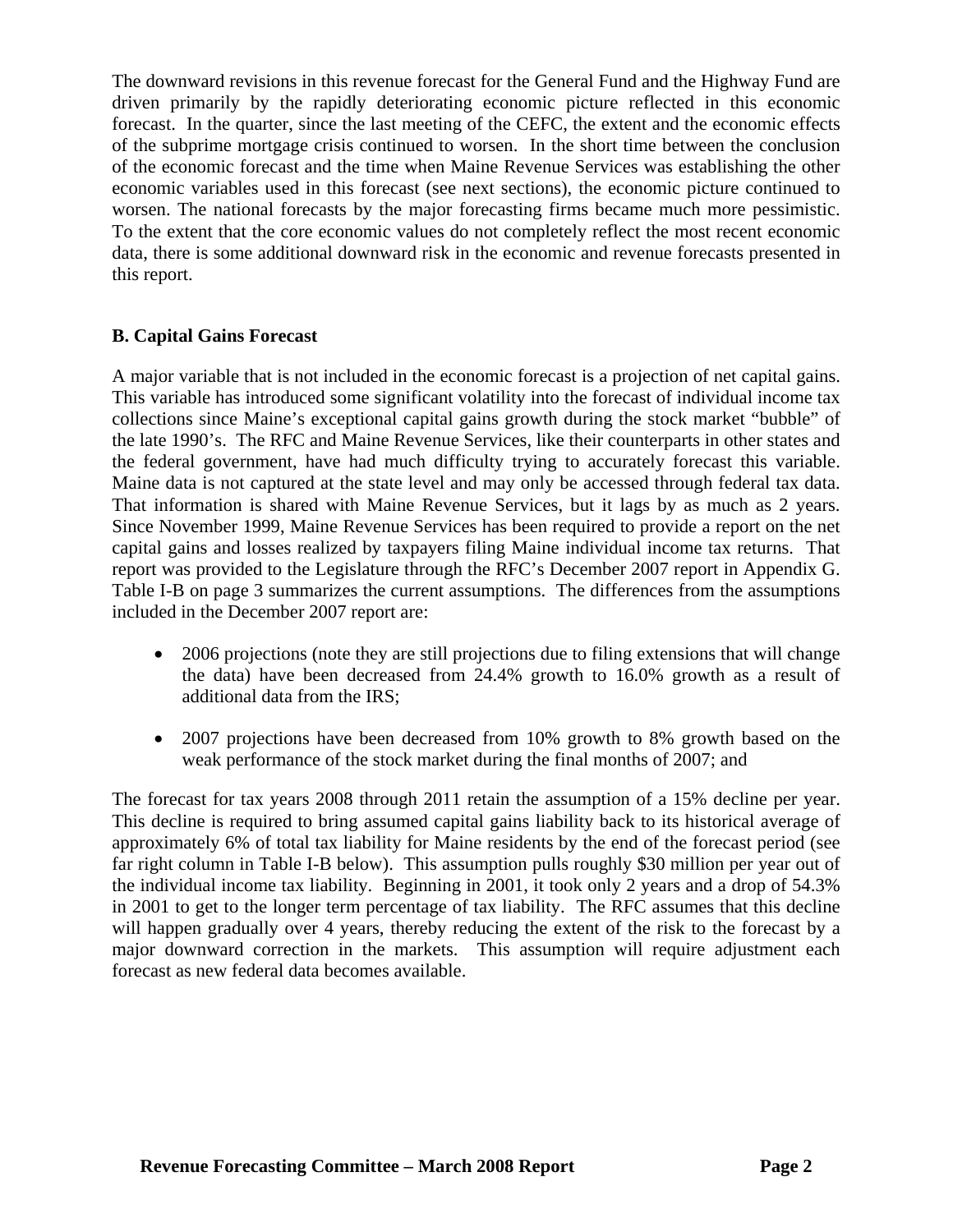| <b>Tax</b><br><b>Year</b> | <b>Capital</b><br>Gains<br><b>Realizations</b><br>(\$ Millions) | <b>Capital</b><br><b>Gains</b><br><b>Realizations</b><br><b>Annual</b> %<br><b>Change</b> | <b>Capital</b><br><b>Gains Tax</b><br><b>Liability</b><br>(\$ Millions) | <b>Capital</b><br><b>Gains Tax</b><br><b>Liability</b><br><b>Annual</b> %<br><b>Change</b> | <b>Capital</b><br>Gains % of<br><b>Resident</b><br><b>Tax</b><br><b>Liability</b> |
|---------------------------|-----------------------------------------------------------------|-------------------------------------------------------------------------------------------|-------------------------------------------------------------------------|--------------------------------------------------------------------------------------------|-----------------------------------------------------------------------------------|
| 1995                      | \$551.7                                                         |                                                                                           | \$38.3                                                                  |                                                                                            | 6.2%                                                                              |
| 1996                      | \$799.7                                                         | 45.0%                                                                                     | \$57.3                                                                  | 49.6%                                                                                      | 8.4%                                                                              |
| 1997                      | \$1,218.7                                                       | 52.4%                                                                                     | \$104.5                                                                 | 82.4%                                                                                      | 13.6%                                                                             |
| 1998                      | \$1,551.0                                                       | 27.3%                                                                                     | \$120.0                                                                 | 14.8%                                                                                      | 13.9%                                                                             |
| 1999                      | \$1,867.2                                                       | 20.4%                                                                                     | \$141.7                                                                 | 18.1%                                                                                      | 15.5%                                                                             |
| 2000                      | \$2,360.4                                                       | 26.4%                                                                                     | \$179.6                                                                 | 26.7%                                                                                      | 17.3%                                                                             |
| 2001                      | \$1,079.3                                                       | $-54.3%$                                                                                  | \$74.1                                                                  | $-58.7%$                                                                                   | 7.6%                                                                              |
| 2002                      | \$908.8                                                         | $-15.8%$                                                                                  | \$59.1                                                                  | $-20.3%$                                                                                   | 6.1%                                                                              |
| 2003                      | \$1,069.4                                                       | 17.7%                                                                                     | \$69.4                                                                  | 17.4%                                                                                      | 6.8%                                                                              |
| 2004                      | \$1,526.9                                                       | 42.8%                                                                                     | \$104.9                                                                 | 51.2%                                                                                      | 9.2%                                                                              |
| 2005                      | \$1,960.3                                                       | 28.4%                                                                                     | \$137.0                                                                 | 30.6%                                                                                      | 11.3%                                                                             |
| 2006*                     | \$2,273.6                                                       | 16.0%                                                                                     | \$161.1                                                                 | 17.6%                                                                                      | 12.5%                                                                             |
| 2007*                     | \$2,455.5                                                       | 8.0%                                                                                      | \$175.8                                                                 | 9.1%                                                                                       | 13.0%                                                                             |
| 2008*                     | \$2,087.2                                                       | $-15.0%$                                                                                  | \$145.2                                                                 | $-17.4%$                                                                                   | 10.7%                                                                             |
| 2009*                     | \$1,774.1                                                       | $-15.0%$                                                                                  | \$120.7                                                                 | $-16.9%$                                                                                   | 8.7%                                                                              |
| 2010*                     | \$1,508.0                                                       | $-15.0%$                                                                                  | \$99.5                                                                  | $-17.6%$                                                                                   | 7.0%                                                                              |
| 2011*                     | \$1,281.8                                                       | $-15.0%$                                                                                  | \$86.1                                                                  | $-13.4%$                                                                                   | 5.9%                                                                              |

**Table I-B Maine Resident - Net Capital Gains** 

\* Represents Projections

#### **C. Corporate Profits**

A major variable of the tax models that drives the corporate income tax forecast is corporate profitability. Again, this forecast is not part of the CEFC economic forecast. The RFC used Global Insight's February 2008 forecast of pre-tax corporate profits. Table I-C on the next page presents a comparison of Global Insight's forecasts used in the December 2007 forecast and the current national forecast, which calls for a 4.2% increase in calendar year 2007, then a significant decline in profitability in calendar year 2008 (-14.8%), a rebound in 2009 and then slight decline in 2010 and a modest increase in 2011. The dominant taxpayers in Maine's corporate income tax liability mix have shifted to national retailers and energy companies. As a result, Maine is insulated from significant regional variances in corporate profitability as a result of Maine's method of corporate income taxation. For national companies operating in Maine, the amount of corporate income tax due to Maine is calculated by apportioning total profits earned in the continental United States by the amount of business that they conduct in Maine based on sales, payroll and property. Maine's apportionment formula was modified during the 123<sup>rd</sup> Legislature, 1<sup>st</sup> Regular Session to be based solely on sales effective for beginning in 2007 tax years.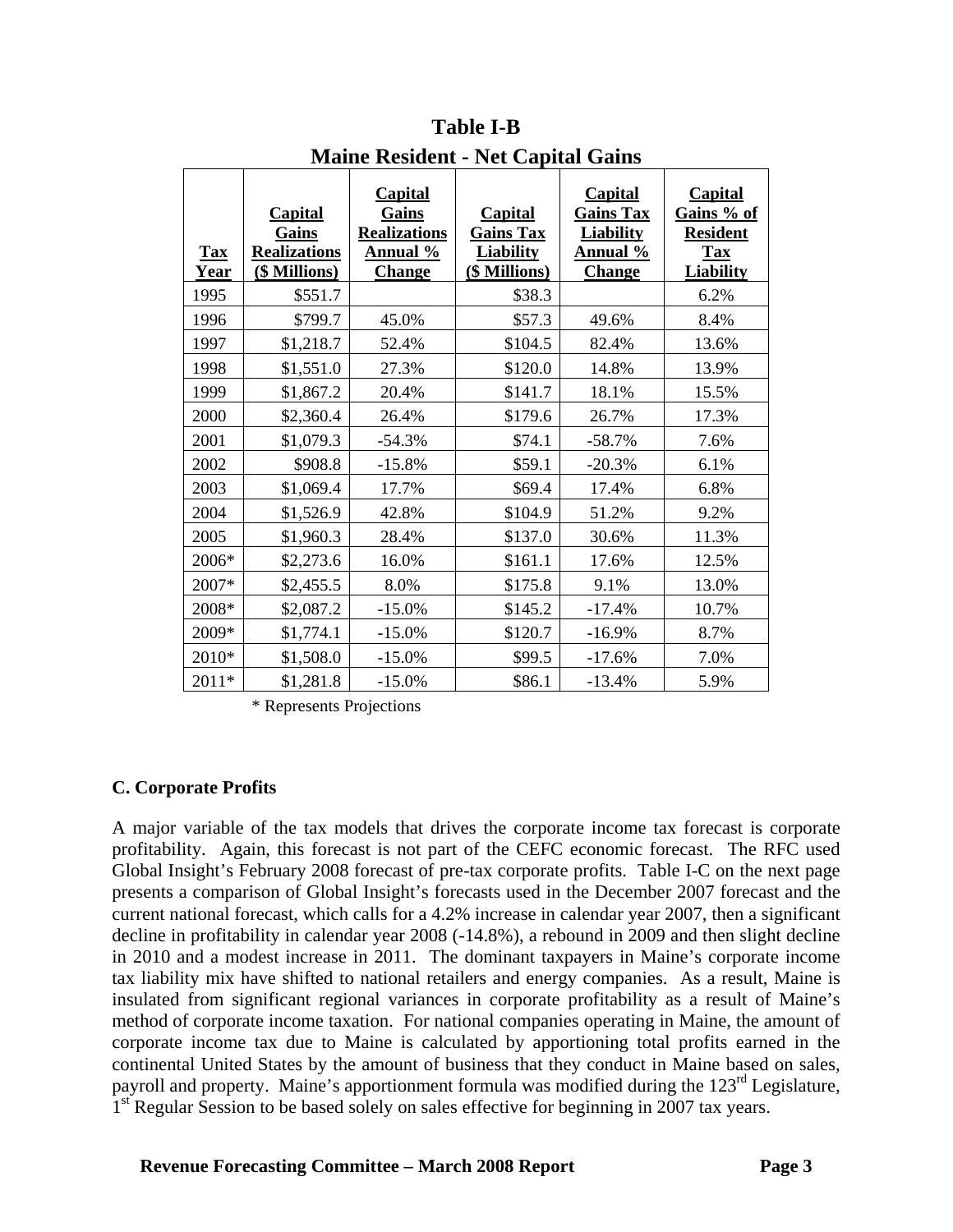| *********                                                 |       |      |          |       |          |          |  |  |
|-----------------------------------------------------------|-------|------|----------|-------|----------|----------|--|--|
| <b>Corporate Profit Growth (Percentage Annual Change)</b> |       |      |          |       |          |          |  |  |
|                                                           | 2006  | 2007 | 2008     | 2009  | 2010     | 2011     |  |  |
| December 2007 Forecast                                    | 14.3% | 4.8% | $-2.1\%$ | 3.3%  | $-0.5\%$ | $-0.1\%$ |  |  |
| March 2008 Forecast                                       | 14.3% | 4.2% | -14.8%   | 20.9% | $-0.1\%$ | $0.7\%$  |  |  |

**Table I-C** 

#### **D. Oil Prices**

Recent experience in Maine's sales tax collections seems to demonstrate a substantial effect from variations in oil prices, which is most noticeable during the winter months. Sales tax collections dropped below budgeted projections at about the same time as energy prices began their steep ascent in the spring of 2005. Maine Revenue Services has added this variable to the sales and excise tax model so that the model might better capture the effect that oil and fuel price changes have on taxable sales and fuel purchases. Relying on Global Insights' February 2008 US economic forecast, the RFC used the assumption that oil prices, which are currently in the \$90 per barrel range and have spiked above the \$100 per barrel mark, averaged out to \$72.18 for calendar year 2007. The assumption is that oil prices will stay in roughly the \$75 per barrel range for the remainder of the forecast period. This is roughly \$10 per barrel higher than the March 2007 forecast's assumptions. The difference between this forecast and the December 2007 forecast is a slight increase in calendar year 2007 and a 2008 average that is roughly \$3 per barrel higher.

**Table I-D Oil Price Assumptions (West Texas Intermediate - Price per barrel - Calendar Year Average) 2006 2007 2008 2009 2010 2011**  December 2007 Forecast \$66.12 \$72.15 \$75.66 \$74.33 \$74.02 \$73.42 March 2008 Forecast \$66.12 \$72.18 \$78.53 \$74.33 \$74.02 \$73.42

#### **E. Legislative Changes**

The RFC bases the revenue forecast on current law. This forecast includes all legislative changes through the  $123<sup>rd</sup>$  Legislature's 1<sup>st</sup> Regular Session. The budgeted amounts in the tables in Appendices A through D do not reflect changes that may have been enacted during the  $2<sup>nd</sup>$ Regular Session, which began on January 2, 2008. As of this writing, there was only one significant revenue impact in legislation enacted during the  $2<sup>nd</sup>$  Regular Session. That law was actually enacted at the end of the 1<sup>st</sup> Regular Session, but was not signed by the Governor. It became law during the early part of the  $2<sup>nd</sup>$  Regular Session without the Governor's signature when it was not returned to the Legislature. LD 1790, PL 2007, c. 470, sets aside 7.5% of the excise taxes on gasoline and special fuels and dedicates that portion of the tax that would otherwise accrue to the Highway Fund. This reduction to budgeted Highway Fund revenue is not reflected in the tables in this report, but the Office of Fiscal and Program Review has reported the additional effect of this legislation on the available balance of budgeted revenue to the Highway Fund.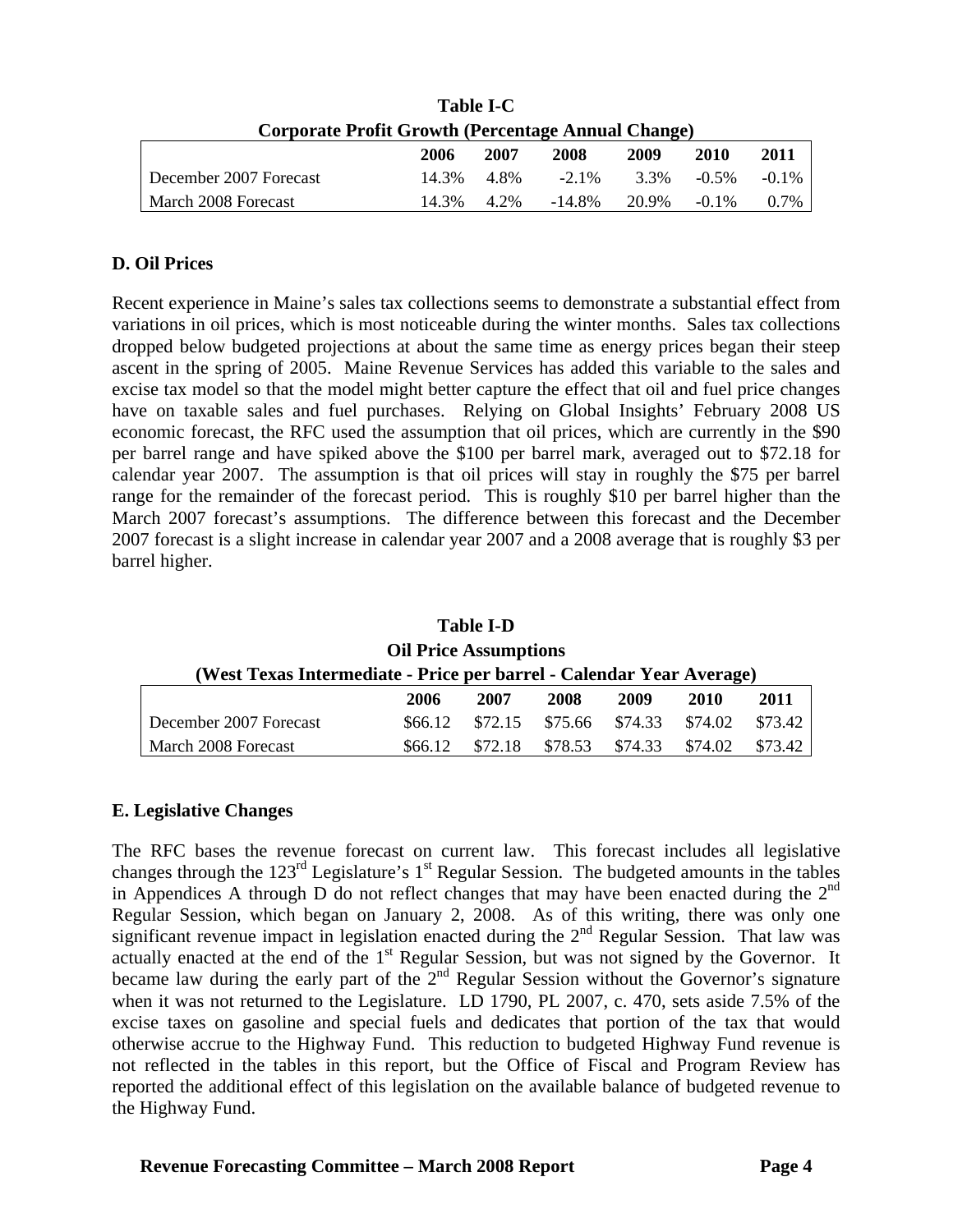#### **II. OVERVIEW OF REVENUE PROJECTIONS**

This section provides a summary of the revenue projections in this forecast. These summaries are supplemented by additional detail in 4 corresponding appendices, which provide descriptions of the major revenue categories. Appendix G contains the materials presented by Maine Revenue Services on February 25th to support the forecast recommendations for the major tax categories.

#### **A. General Fund**

For the **General Fund,** revenues were revised downward by \$94.8 million over the 2008-2009 biennium, \$26.9 million in FY 2008 and \$67.9 million in FY 2009. This revision comes one quarter after the December 2007 revenue revision which included a similar downward revision of \$95.2 million over the current biennium. Of the \$94.8 million adjustment to the General Fund revenue for the current biennium, roughly \$75 million is associated with the major tax lines that produce the vast majority of General Fund revenue. These changes to General Fund tax receipts are a reflection of a deteriorating national economy that has been significantly impacted by a tightening in credit markets as the correction in the residential housing market continues to unfold, and high volatile energy prices that are putting considerable stress on low and middle income households, particularly here in Maine. Taken together, these two factors are limiting household borrowing and drawing disposable income away from taxable goods and services and toward non-taxable energy products. This forecast represents a continuation of the recognition of this further squeeze on disposable income, even taking into account the federal economic stimulus package. As a result, tax lines associated with consumption, such as the sales tax and cigarette excise tax are now projected to be lower in this biennium by \$29.5 million and \$5.6 million, respectively.

|                                              | <b>FY07 Actual</b>                                            | <b>FY08</b>      | <b>FY09</b>      | <b>FY10</b>      | <b>FY11</b>      |
|----------------------------------------------|---------------------------------------------------------------|------------------|------------------|------------------|------------------|
| <b>Current Forecast</b>                      | \$3,019,595,389                                               | \$3,067,920,438  | \$3,136,529,661  | \$3,206,392,774  | \$3,236,866,340  |
| Annual % Growth                              | 3.0%                                                          | 1.6%             | 2.2%             | 2.2%             | 1.0%             |
| Net Increase (Decrease)                      |                                                               | $(\$26,870,994)$ | $(\$67,910,570)$ | $(\$65,977,780)$ | $(\$73,965,529)$ |
| <b>Revised Forecast</b>                      | \$3,019,595,389                                               | \$3,041,049,444  | \$3,068,619,091  | \$3,140,414,994  | \$3,162,900,811  |
| Annual % Growth                              | 3.0%                                                          | 0.7%             | 0.9%             | 2.3%             | 0.7%             |
|                                              | <b>Summary of Revenue Revisions by Major Revenue Category</b> |                  |                  |                  |                  |
| Sales and Use Tax                            |                                                               | $(\$6,827,961)$  | $(\$22,731,976)$ | $(\$35,583,027)$ | $(\$44,045,075)$ |
| Individual Income Tax                        |                                                               | $(\$421,000)$    | (\$18,092,000)   | (\$14,835,000)   | (\$13,122,000)   |
| Corporate Income Tax                         |                                                               | (\$12,430,000)   | (\$10,814,298)   | $(\$1,045,313)$  | $(\$2,070,000)$  |
| Cigarette and Tobacco Tax                    |                                                               | $(\$2,920,000)$  | $(\$2,680,000)$  | (\$1,094,958)    | $(\$1,452,319)$  |
| <b>Estate Tax</b>                            |                                                               | $(\$695,929)$    | (\$1,184,791)    | $(\$527,510)$    | $(\$606,439)$    |
| Income from Investments                      | \$50,447                                                      | \$0              | \$0              | \$0              |                  |
| Transfer to Municipal Rev. Sharing           |                                                               | \$1,003,627      | \$2,633,552      | \$2,676,094      | \$3,080,328      |
| <b>Transfer from Lottery Commission</b>      |                                                               | (\$1,000,000)    | \$1,000,000      | \$1,000,000      | \$1,000,000      |
| Other Revenues                               | $(\$3,630,178)$                                               | (\$16,041,057)   | (\$16,568,066)   | (\$16,750,024)   |                  |
| <b>Total Revisions - Increase (Decrease)</b> | $(\$26,870,994)$                                              | $(\$67,910,570)$ | $(\$65,977,780)$ | $(\$73,965,529)$ |                  |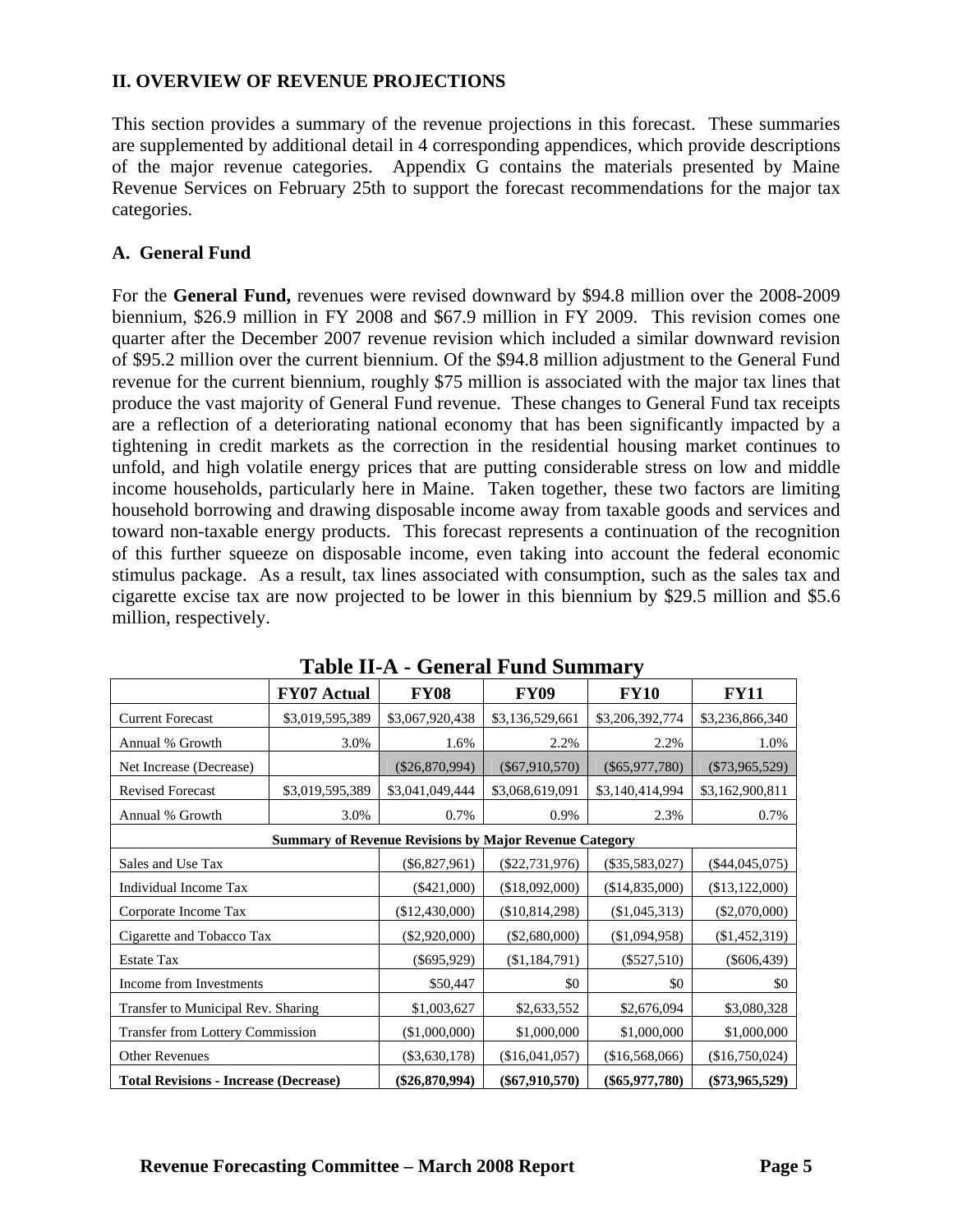The slowing national economy is also beginning to affect corporate profitability. Unlike the previous revenue forecast, this forecast is now based on a national economy that will experience extremely slow growth at best and a mild recession at worst during this calendar year. As a result, corporate profits are estimated to decline by 14.8% in 2008, which translates into a reduction in corporate income tax receipts of approximately \$23.2 million in the 2008-2009 biennium.

While the individual income tax is not expected to deviate much from the previous forecast in this fiscal year, the forecast for FY09 and beyond is reduced substantially because of the much lower projection of income growth during 2008 by the CEFC. While Maine has not been as dramatically affected by the sub-prime mortgage crisis as some other states, for the first time since the December 2006 forecast, the RFC projects a reduction in the Real Estate Transfer Tax totaling \$7.3 million for the 2008-2009 biennium.

The majority of the remaining \$12.3 million of net reductions to the General Fund forecast for this biennium is related to revenue collections by the Department of Health and Human Services (DHHS). Of the total \$15.0 million reductions to Targeted Case Management revenue of DHHS, \$12.2 million of this change is associated with the federal Medicaid rule changes.

Appendix A provides additional explanations and detail of the General Fund revenue changes recommended in this forecast.

## **B. Highway Fund**

For the **Highway Fund**, revenues were projected lower by \$2.3 million in FY08 and \$2.0 million in FY 2009. High oil prices, which had been expected to return to more normal (lower) levels sooner than what is now expected, lower Fuel Taxes revenue by decreasing demand for diesel fuel and gasoline. The gasoline tax, like other consumption taxes, is the most severely affected, while diesel fuel consumption seems to be less affected by consumer decisions.

| Table II-D - Thghway Fund Summary            |                                                               |                 |               |               |               |  |  |
|----------------------------------------------|---------------------------------------------------------------|-----------------|---------------|---------------|---------------|--|--|
|                                              | <b>FY07 Actual</b>                                            | <b>FY08</b>     | <b>FY09</b>   | <b>FY10</b>   | <b>FY11</b>   |  |  |
| <b>Current Forecast</b>                      | \$330,821,083                                                 | \$328,637,877   | \$339,173,861 | \$343,978,189 | \$348,933,780 |  |  |
| Annual % Growth                              | 1.3%                                                          | $-0.7\%$        | 3.2%          | 1.4%          | 1.4%          |  |  |
| Net Increase (Decrease)                      |                                                               | $(\$2,280,838)$ | (\$1,981,227) | \$2,989,937   | \$2,024,366   |  |  |
| <b>Revised Forecast</b>                      | \$330,821,083                                                 | \$326,357,039   | \$337,192,634 | \$346,968,126 | \$350,958,146 |  |  |
| Annual % Growth                              | 1.3%                                                          | $-1.3\%$        | 3.3%          | 2.9%          | 1.1%          |  |  |
|                                              | <b>Summary of Revenue Revisions by Major Revenue Category</b> |                 |               |               |               |  |  |
| <b>Fuel Taxes</b>                            | $(\$240,727)$                                                 | $(\$901,973)$   | \$3,135,254   | \$1,991,262   |               |  |  |
| Motor Vehicle Registration & Fees            |                                                               | (\$1,816,583)   | $(\$700,000)$ | \$234,241     | \$412,968     |  |  |
| <b>Inspection Fees</b>                       | \$35,000                                                      | (\$15,000)      | (\$15,000)    | (\$15,000)    |               |  |  |
| Fines, Forfeits and Penalties                | $(\$223,190)$                                                 | $(\$223,190)$   | $(\$223,190)$ | $(\$223,190)$ |               |  |  |
| <b>Other Revenues</b>                        | $(\$35,338)$                                                  | (\$141,064)     | (\$141,368)   | (\$141,674)   |               |  |  |
| <b>Total Revisions - Increase (Decrease)</b> |                                                               | $(\$2,280,838)$ | (\$1,981,227) | \$2,989,937   | \$2,024,366   |  |  |

**Table II-B - Highway Fund Summary** 

The RFC also lowered motor vehicle registration fees and title fees. While some of this is not consumption-driven and is related to competition for long-term trailer registrations and some problems with receipts from municipalities, the bulk of the changes reflect declining motor

**Revenue Forecasting Committee – March 2008 Report Page 6**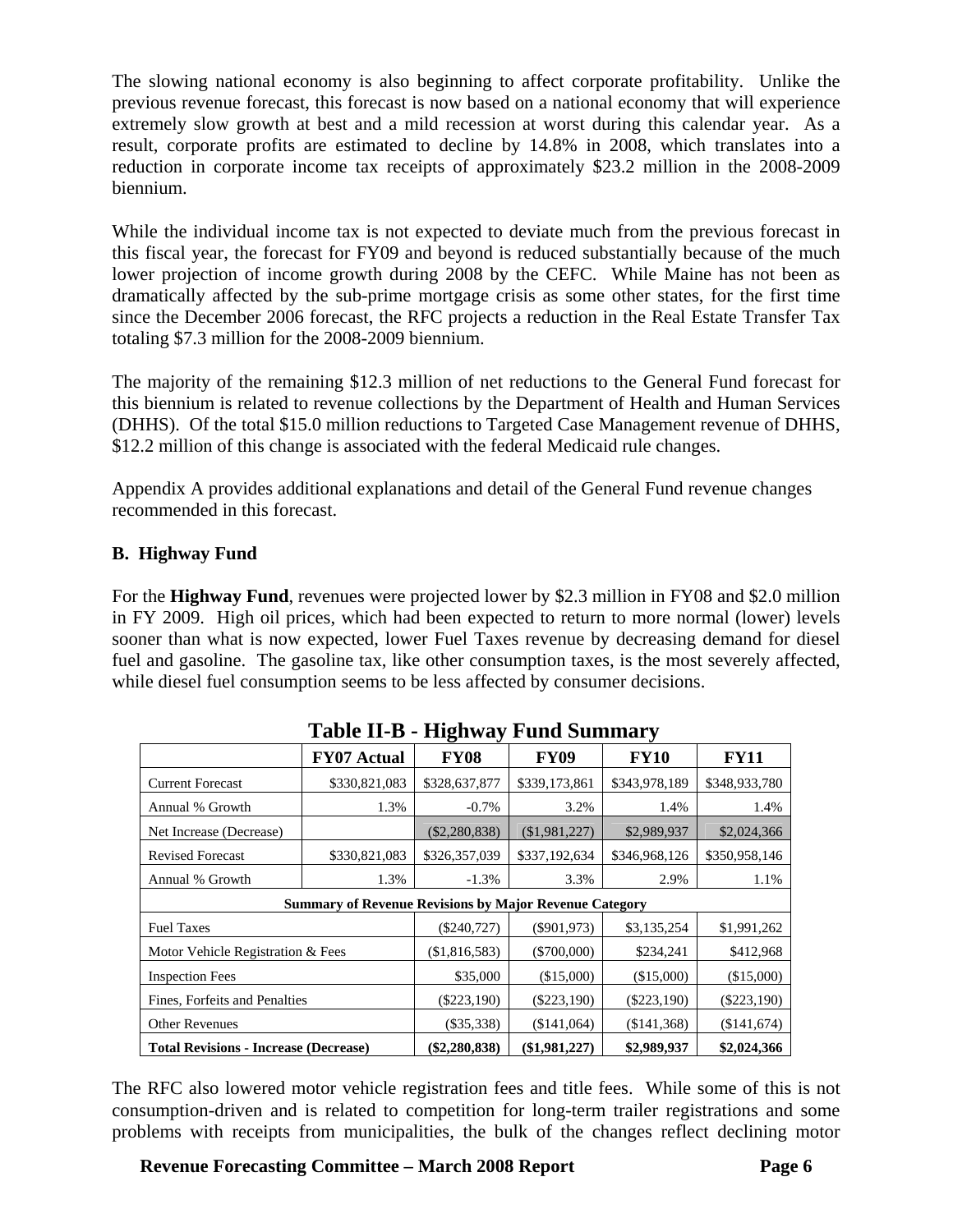vehicle sales. See Appendix B for additional detail of the Highway Fund revenue changes recommended in the table on the previous page.

# **C. Fund for a Healthy Maine (FHM)**

The **Fund for a Healthy Maine (FHM)** revenue forecast was revised downward slightly due to a small downward adjustment in interest earnings to reflect lower balances in the fund and an adjustment in FY08 to reflect the effect of winter weather and some FY08 changes to assumptions for slot machine revenue. The total change to Fund for a Healthy Maine revenue during the 2008-2009 biennium is less than \$0.1million. See Appendix C for the additional explanations of the changes summarized below.

|                                                               |                    |              | ັ            |              |              |  |  |
|---------------------------------------------------------------|--------------------|--------------|--------------|--------------|--------------|--|--|
|                                                               | <b>FY07 Actual</b> | <b>FY08</b>  | <b>FY09</b>  | <b>FY10</b>  | <b>FY11</b>  |  |  |
| <b>Current Forecast</b>                                       | \$50,950,512       | \$61,353,071 | \$65,626,578 | \$70,567,505 | \$69,667,817 |  |  |
| Annual % Growth                                               | 8.6%               | 20.4%        | 7.0%         | 7.5%         | $-1.3%$      |  |  |
| Net Increase (Decrease)                                       |                    | (\$78,318)   | (\$12,000)   | (\$12,000)   | (\$12,000)   |  |  |
| <b>Revised Forecast</b>                                       | \$50,950,512       | \$61,274,753 | \$65,614,578 | \$70,555,505 | \$69,655,817 |  |  |
| Annual % Growth                                               | 8.6%               | 20.3%        | 7.1%         | 7.5%         | $-1.3%$      |  |  |
| <b>Summary of Revenue Revisions by Major Revenue Category</b> |                    |              |              |              |              |  |  |
| Racino Revenue                                                | $(\$66,318)$       | \$0          | \$0          | \$0          |              |  |  |
| Income from Investments                                       | (\$12,000)         | (\$12,000)   | (\$12,000)   | (\$12,000)   |              |  |  |
| <b>Total Revisions - Increase (Decrease)</b>                  | $(\$78,318)$       | (\$12,000)   | (\$12,000)   | (\$12,000)   |              |  |  |

**Table II-C - Fund for a Healthy Maine Summary** 

# **D. MaineCare Dedicated Revenue Taxes**

In aggregate, **Medicaid/MaineCare Dedicated Revenue Taxes** were revised upward on a net basis by \$1.0 million for the 2008-2009 biennium. These adjustments are based on updated trends with an additional quarter of actual experience and, within the Hospital Tax, a delay in the receipt of a tax payment between FY08 and FY09.

|                                                               | <b>FY07 Actual</b> | <b>FY08</b>   | <b>FY09</b>   | <b>FY10</b>   | <b>FY11</b>    |  |  |
|---------------------------------------------------------------|--------------------|---------------|---------------|---------------|----------------|--|--|
| <b>Current Forecast</b>                                       | \$125,704,185      | \$129,627,152 | \$131,380,798 | \$133,178,281 | \$135,020,703  |  |  |
| Annual % Growth                                               | 6.4%               | 3.1%          | 1.4%          | 1.4%          | 1.4%           |  |  |
| Net Increase (Decrease)                                       |                    | $(\$346,130)$ | \$1,342,884   | \$517,145     | \$530,074      |  |  |
| <b>Revised Forecast</b>                                       | \$125,704,185      | \$129,281,022 | \$132,723,682 | \$133,695,426 | \$135,550,777  |  |  |
| Annual % Growth                                               | 6.4%               | 2.8%          | 2.7%          | 0.7%          | 1.4%           |  |  |
| <b>Summary of Revenue Revisions by Major Revenue Category</b> |                    |               |               |               |                |  |  |
| Nursing Facility Tax                                          | \$1,391,679        | \$1,426,471   | \$1,462,133   | \$1,498,686   |                |  |  |
| <b>Residential Treatment Facilities Tax</b>                   | $(\$280,201)$      | $(\$287,206)$ | $(\$294,386)$ | $(\$301,745)$ |                |  |  |
| Hospital Tax *                                                | $($ \$838,355)     | \$838,355     | \$0           | \$0           |                |  |  |
| Service Provider Tax (PNMIs)                                  |                    | $(\$619,253)$ | $(\$634,736)$ | $(\$650,602)$ | $(\$666, 867)$ |  |  |
| <b>Total Revisions - Increase (Decrease)</b>                  |                    | $(\$346.130)$ | \$1,342,884   | \$517,145     | \$530,074      |  |  |

**Table II-D - Medicaid/MaineCare Dedicated Revenue Taxes Summary**